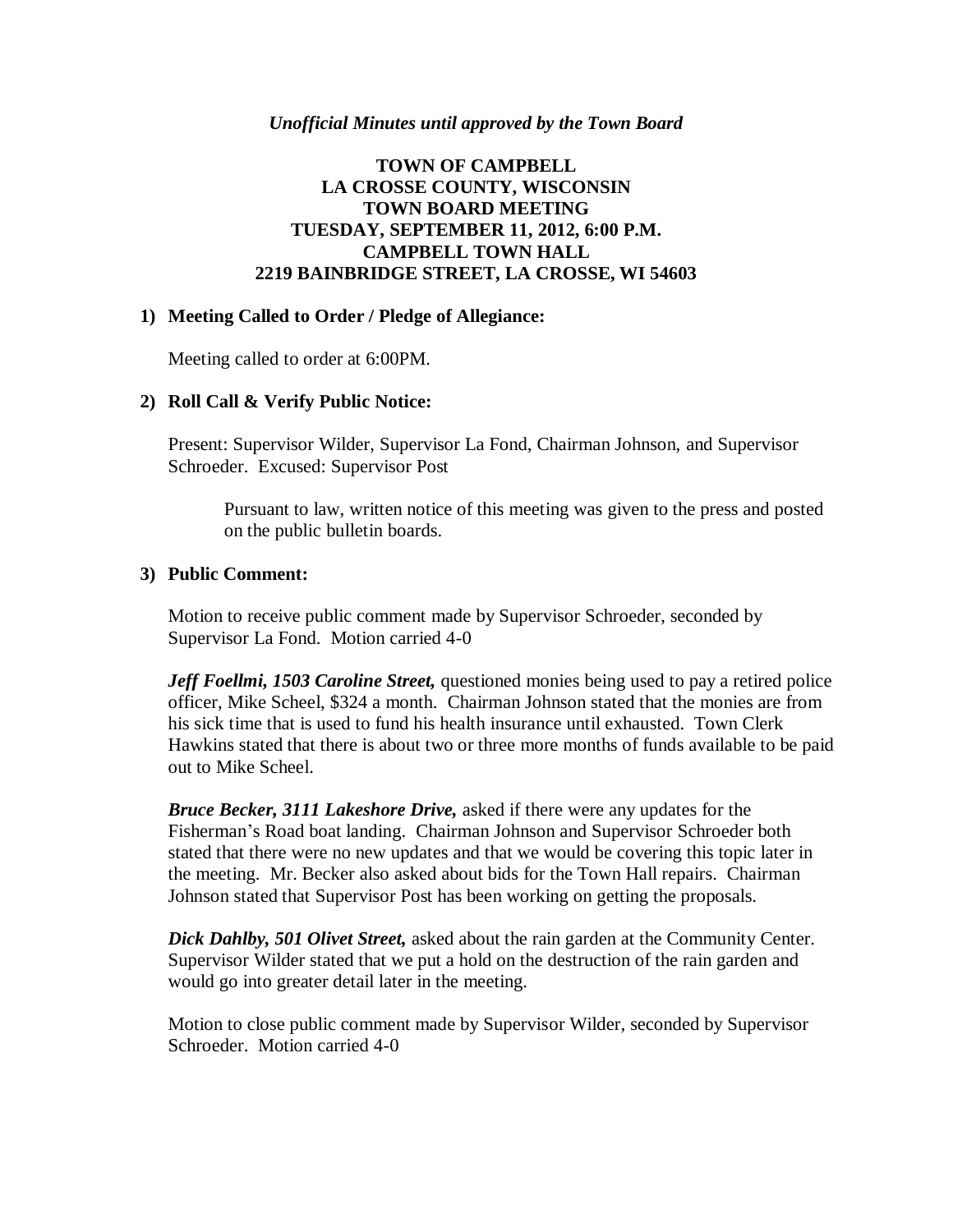- **4) Consent Agenda: (All items listed are considered routine and will be enacted with one motion. There will be no separate discussion of these items unless a Board member so requests, in which case the item will be removed from the Consent Agenda and be considered on the Regular Agenda).**
	- **A) Approval of Minutes:** Regular Town Board Meeting August 15, 2012
	- **B) Plan Commission Meeting Recommendations:** August 15, 2012 & September 4, 2012 \*no meeting\* **(No recommendations required)**

#### **C) Payment of Bills:**

Motion to approve Consent Agenda made by Supervisor Schroeder, seconded by Supervisor Wilder. Motion carried 4-0

#### **5) Old Business:**

**A)** Second reading for Temporary Class "B" Retailers License for French Island Lions Club, for September 22, 2012 at the Community Center.

Motion to approve the second reading for Temporary Class "B" Retailers License for French Island Lions Club, for September 22, 2012 at the Community Center by Supervisor Wilder, seconded by Supervisor La Fond. Motion carried 4-0

**B)** Discussion and possible action on lease for Fisherman's Road boat landing.

Chairman Johnson asked that we hold this item over until he speaks with Ken Peterson from the Army Corp. of Engineers.

Motion to hold this item over till the next scheduled meeting by Supervisor Wilder, seconded by Supervisor Schroeder. Motion carried 4-0

**C)** Discussion and possible action on Town Hall repairs.

Chairman Johnson asked that this item also be held over until the next scheduled board meeting due to Supervisor Post's absence from the meeting.

**D)** Discussion and possible action regarding opting out of La Crosse County Zoning.

Chairman Johnson asked where the Town Clerk was at with the initial preparation of the new zoning ordinance. The Clerk recommended that the Town Board and Zoning Commission read the current zoning ordinance and meet with each other and make changes to the ordinance to adopt our own zoning ordinance. Chairman Johnson suggested a special meeting of Zoning & Planning and a Special Town Board Meeting be set for Wednesday, September 19<sup>th</sup>, 2012.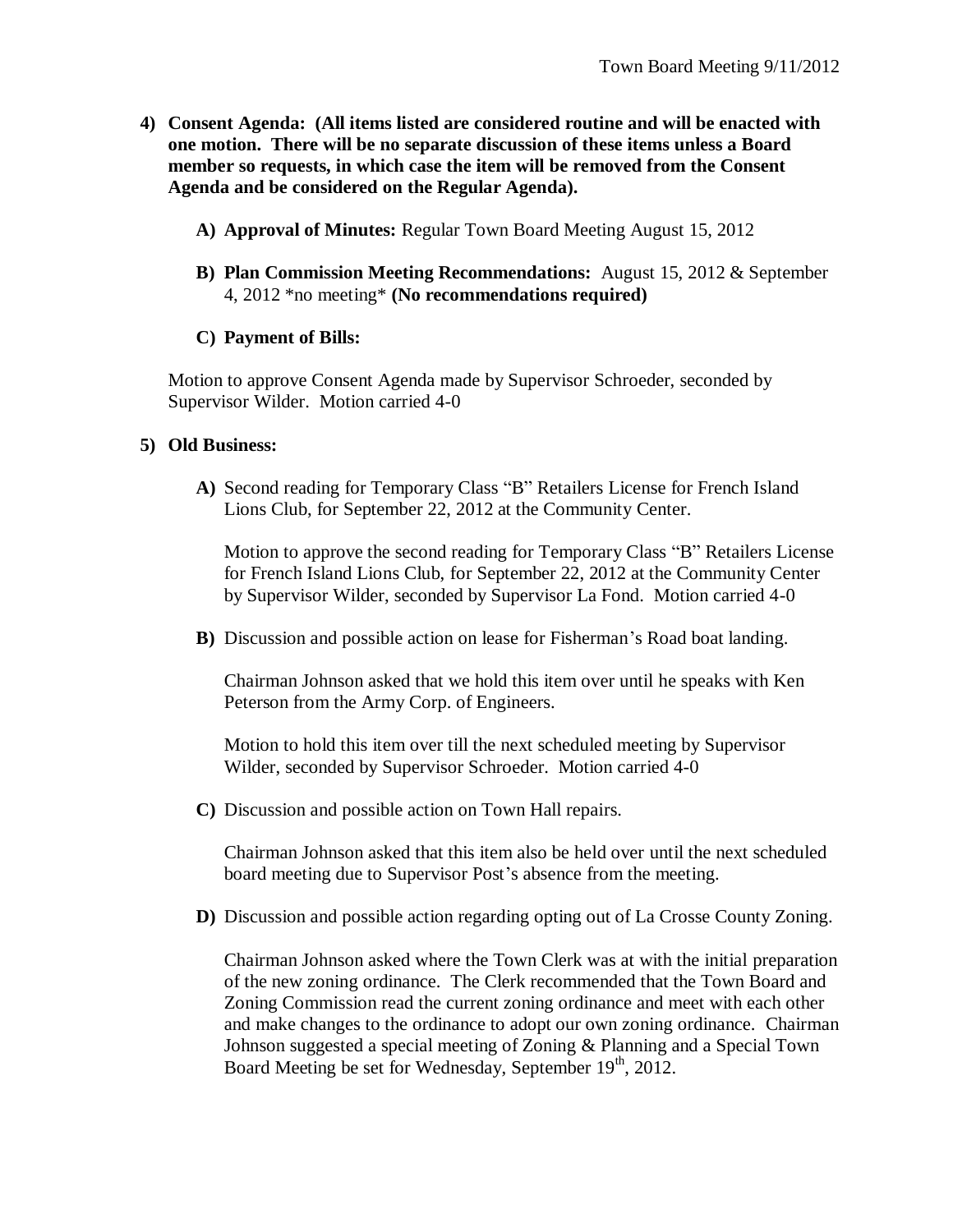## **6) New Business:**

**A)** First reading for Temporary Class "B" Retailers License for French Island Lions Club, for October 27, 2012 at the Community Center.

Motion to approve the first reading for Temporary Class "B" Retailers License for French Island Lions Club, for October 27, 2012 at the Community Center by Supervisor Wilder, seconded by Supervisor La Fond. Motion carried 4-0

**B)** Hope Hansen, 1411 Bainbridge Street, request for a third dog.

Hope Hansen spoke regarding her situation and why she needed the variance for a third dog. Chairman Johnson stated that Hope Hansen has done everything asked to request a variance. Hope Hansen's neighbor commented that she has no objection to the third dog but she has concerns regarding the state of the house and property. Chairman Johnson stated that the issue on the agenda is regarding a third dog and that other matters should be referred to Supervisor Post and La Crosse County Health Department. Hope Hansen was also advised that she may not replace a dog and maintain three dogs in the event that she loses one.

Motion to approve the request for a third dog for Hope Hansen made by Supervisor Wilder, seconded by Chairman Johnson. Motion carried 2-0, Supervisor La Fond and Supervisor Schroeder abstained from the vote.

**C)** Joe Weber, 3317 Lakeshore Drive, request to burn shoreline debris.

The request would require Joe Weber to come into the Town Hall and request a burning permit from the Town Clerk. This request would be on an annual basis and would be revocable subject to complaints from any neighbors. This request would also encompass properties north and south of 3317 Lakeshore Drive.

Motion to approve the request for Joe Weber to burn shoreline debris by Supervisor Schroeder, seconded by Supervisor Wilder. Motion carried 4-0

**D)** Jessie Kind, request to erect tent and utilize Nelson Park for wedding reception on June 22, 2013.

Jessie Kind spoke on his behalf and gave details regarding his marriage at the Scheel residence and then moving the reception to the park area of Nelson Park. Mr. Kind mentioned that they would be responsible for clean up and stated that they would also be bringing in a couple porta potties and that alcoholic beverages would be served on the park property. There would also be a band playing. Mr. Kind stated that there would be around 200 people attending the reception. Supervisor Wilder mentioned to Mr. Kind that there would be a cash deposit required for clean up if need, however, it would be a refundable deposit. Chief